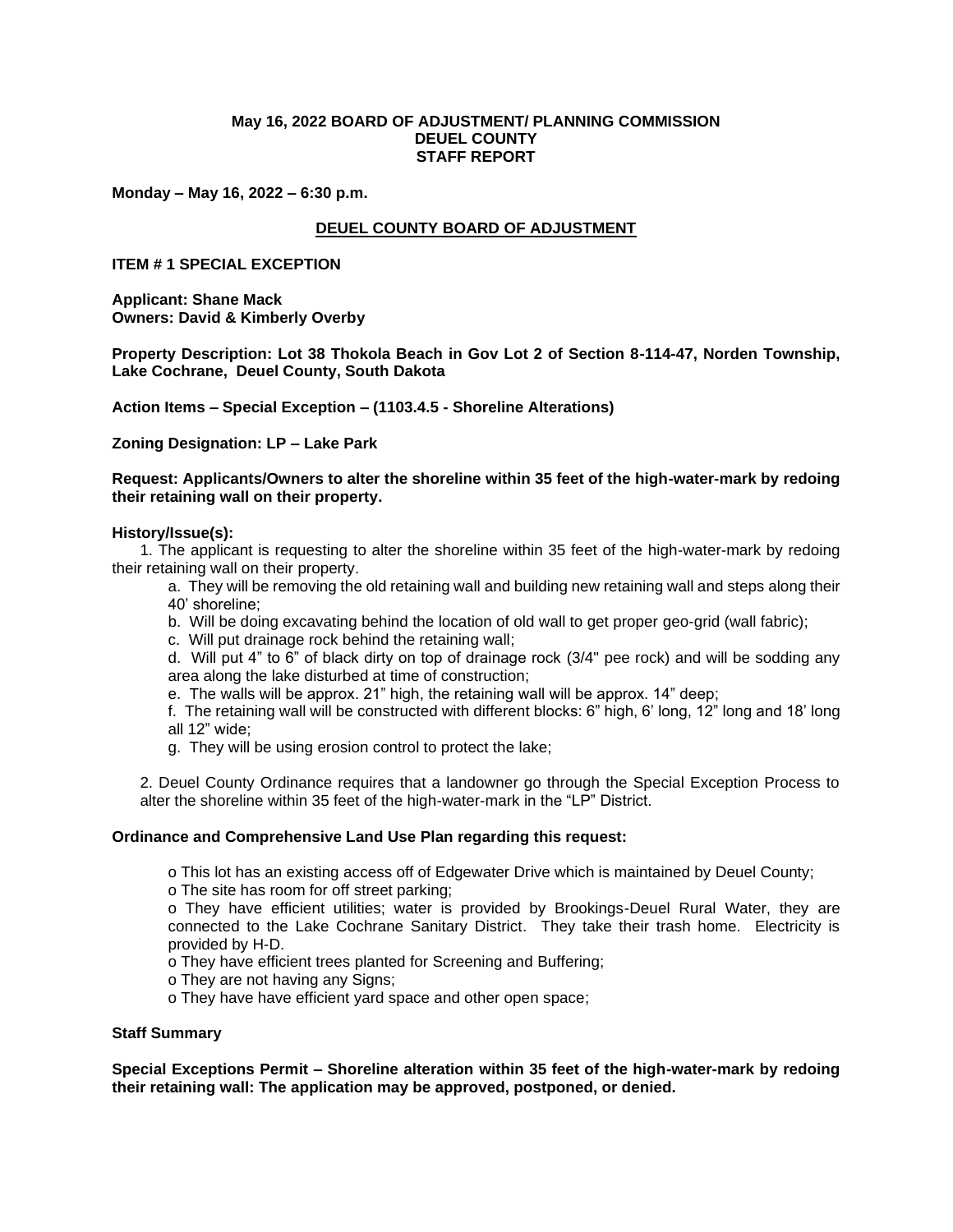**Staff recommendation:** 

**Special Exceptions Permit –Shoreline Alterations( 1103.4.5 ): The application may be approved, postponed, or denied. If approved, approval would be based on the board being empowered to issue the permit due to the proposal meeting the definition of a Storage and the applicant's ability to meet the requirements for a special exception described in ordinance.** 

**The Board determined that it is empowered under the section of the ordinance described in the application to grant the special exception and that granting the special exception will not adversely affect the public interest. Please see Findings of Fact and Conclusions of Law on file with this application.**

**ITEM # 2 SPECIAL EXCEPTION**

**Applicant: Shane Mack Owners: Charlotte Oie Living Trust**

**Property Description: Lot 37 Thokola Beach in Gov Lot 2 of Section 8-114-47, Norden Township, Lake Cochrane, Deuel County, South Dakota**

**Action Items – Special Exception – (1103.4.5 - Shoreline Alterations)**

**Zoning Designation: LP – Lake Park**

### **Request: Applicants/Owners to alter the shoreline within 35 feet of the high-water-mark by redoing their retaining wall on their property.**

### **History/Issue(s):**

1. The applicant is requesting to alter the shoreline within 35 feet of the high-water-mark by redoing their retaining wall on their property.

- a. They will be removing the old retaining wall and building new retaining wall and steps along their 40' shoreline and they are redoing the upper retaining wall that is protecting the a tree;
- b. Will be doing excavating behind the location of old wall to get proper geo-grid (wall fabric);
- c. Will put drainage rock behind the retaining wall;

d. Will put 4" to 6" of black dirty on top of drainage rock (3/4" pee rock) and will be sodding any area along the lake disturbed at time of construction;

e. The walls will be approx. 21" high, the retaining wall will be approx. 14" deep;

f. The retaining wall will be constructed with different blocks: 6" high, 6' long, 12" long and 18' long all 12" wide;

g. They will be using erosion control to protect the lake;

2. Deuel County Ordinance requires that a landowner go through the Special Exception Process to alter the shoreline within 35 feet of the high-water-mark in the "LP" District.

## **Ordinance and Comprehensive Land Use Plan regarding this request:**

o This lot has an existing access off of Edgewater Drive which is maintained by Deuel County;

o The site has room for off street parking;

o They have efficient utilities; water is provided by Brookings-Deuel Rural Water, they are connected to the Lake Cochrane Sanitary District. They take their trash home. Electricity is provided by H-D.

o They have efficient trees planted for Screening and Buffering;

o They are not having any Signs;

o They have have efficient yard space and other open space;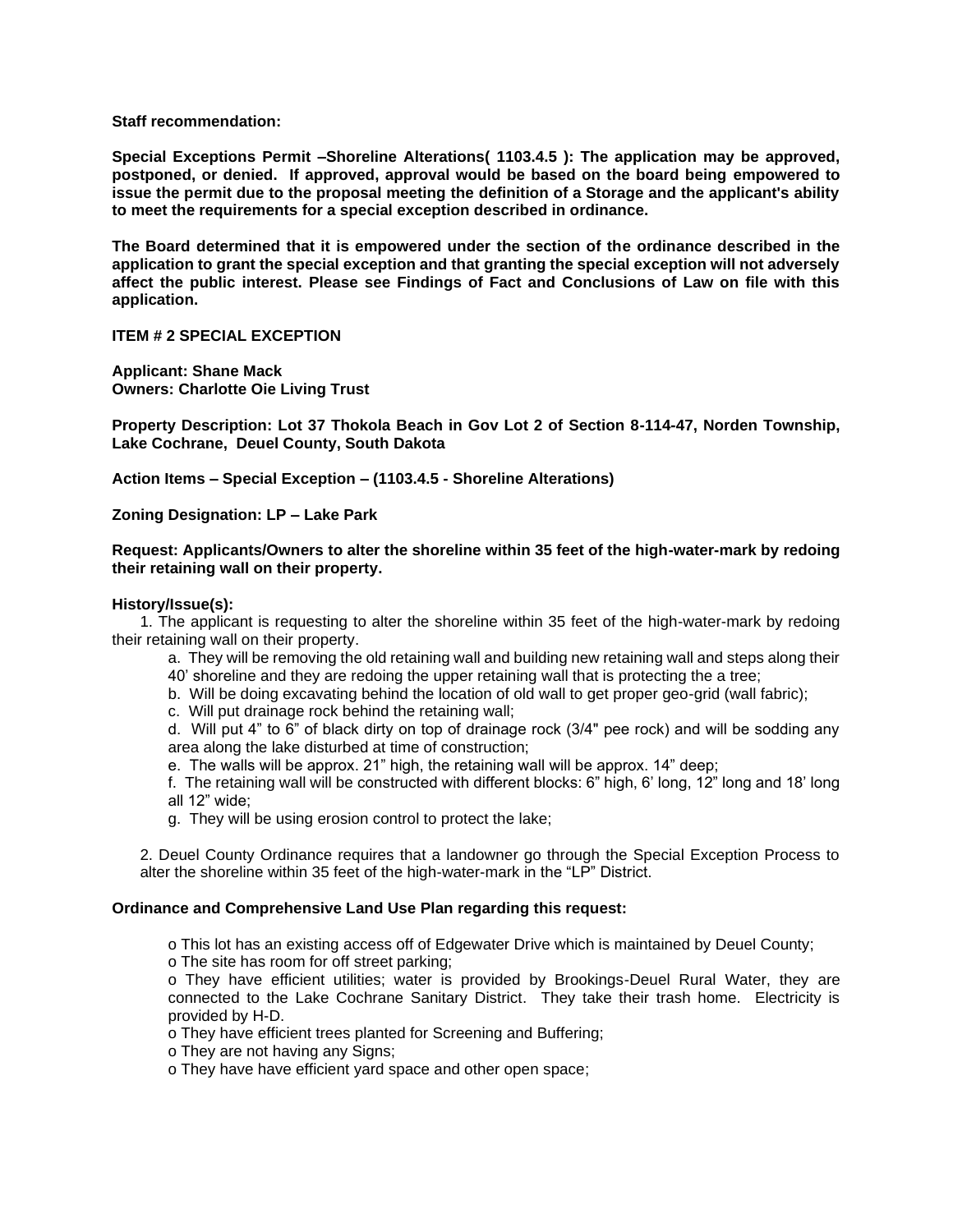## **Staff Summary**

**Special Exceptions Permit – Shoreline alteration within 35 feet of the high-water-mark by redoing their retaining wall: The application may be approved, postponed, or denied.** 

### **Staff recommendation:**

**Special Exceptions Permit –Shoreline Alterations( 1103.4.5 ): The application may be approved, postponed, or denied. If approved, approval would be based on the board being empowered to issue the permit due to the proposal meeting the definition of a Storage and the applicant's ability to meet the requirements for a special exception described in ordinance.** 

**The Board determined that it is empowered under the section of the ordinance described in the application to grant the special exception and that granting the special exception will not adversely affect the public interest. Please see Findings of Fact and Conclusions of Law on file with this application.**

## **ITEM # 3 SPECIAL EXCEPTION**

### **Applicants/Owners: Josh & Amanda Sanow**

**Property Description: Lot 22 Lake Alice Shores in SW1/4 of Section 7-116-48, Lake Alice, Altamont Township, Deuel County, South Dakota.**

**Action Items – Special Exception – (1103.4.9 – Storage)**

**Zoning Designation: LP – Lake Park**

#### **Request: Applicants/Owners moved in a a storage shed on their property.**

#### **History/Issue(s):**

1. The applicant is requesting allow a 12' x 16' personal storage shed. a) Location of storage shed meets the setback requirement.

2. Deuel County Ordinance requires that a landowner go through the Special Exception Process to have storage in the "LP" District.

## **Ordinance and Comprehensive Land Use Plan regarding this request:**

o This lot has an existing access off of Lake Alice Drive which is maintained by property owners; o The site has room for off street parking;

o They have efficient utilities; water is provided by Brookings-Deuel Rural Water, they have a septic tank. They take their trash home. Electricity is provided by H-D.

o They have efficient trees planted for Screening and Buffering;

o They are not having any Signs;

o They have have efficient yard space and other open space, the shed is approximately 87' from the road, approximately 179' from the high water mark and approximately 14' from the side lot line;

## **Staff Summary**

**Special Exceptions Permit – Storage: The application may be approved, postponed, or denied.** 

**Staff recommendation:**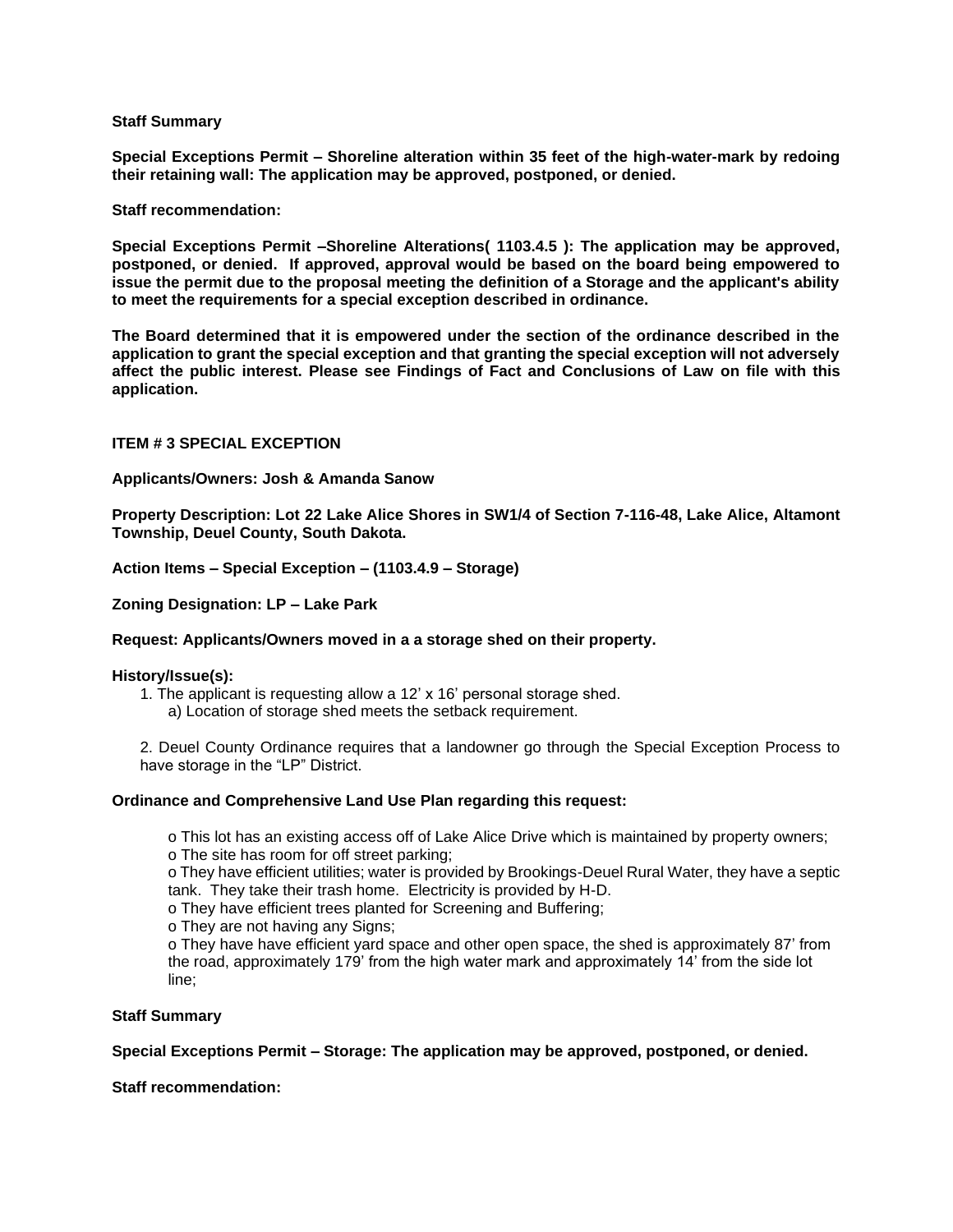**Special Exceptions Permit – Storage (1103.4.9): The application may be approved, postponed, or denied. If approved, approval would be based on the board being empowered to issue the permit due to the proposal meeting the definition of a Storage and the applicant's ability to meet the requirements for a special exception described in ordinance.** 

**The Board determined that it is empowered under the section of the ordinance described in the application to grant the special exception and that granting the special exception will not adversely affect the public interest. Please see Findings of Fact and Conclusions of Law on file with this application.**

### **ITEM # 4 SPECIAL EXCEPTION**

**Applicants/Owners: Josh & Amanda Sanow**

**Property Description: Lot 22 Lake Alice Shores in SW1/4 of Section 7-116-48, Lake Alice, Altamont Township, Deuel County, South Dakota.**

**Action Items – Special Exception – (1103.4.5 - Shoreline Alterations)**

**Zoning Designation: LP – Lake Park**

**Request: Applicants/Owners to alter the shoreline within 35 feet of the high-water-mark by redoing their retaining wall on their property.**

### **History/Issue(s):**

1. The applicant is requesting to alter the shoreline within 35 feet of the high-water-mark by filling an area of the shoreline that was removed on their property.

- a. In 2012 they received a SEP to remove 6' by 50' with a 2% slope of the shoreline 50' from the high-water-mark;
- b. They want to fill in that area that was removed and have a gradual slope toward the lake;
- c. They will be using erosion control to protect the lake;

2. Deuel County Ordinance requires that a landowner go through the Special Exception Process to alter the shoreline within 35 feet of the high-water-mark in the "LP" District.

#### **Ordinance and Comprehensive Land Use Plan regarding this request:**

o This lot has an existing access off of Lake Alice Drive which is maintained by property owners;

o The site has room for off street parking;

o They have efficient utilities; water is provided by Brookings-Deuel Rural Water, they have a septic tank. They take their trash home. Electricity is provided by H-D.

- o They have efficient trees planted for Screening and Buffering;
- o They are not having any Signs;

o They have have efficient yard space and other open space;

#### **Staff Summary**

**Special Exceptions Permit – Shoreline alteration within 35 feet of the high-water-mark by filling in an area of the shoreline that was removed on their property.: The application may be approved, postponed, or denied.** 

**Staff recommendation:** 

**Special Exceptions Permit –Shoreline Alterations( 1103.4.5 ): The application may be approved, postponed, or denied. If approved, approval would be based on the board being empowered to issue the permit due to the proposal meeting the definition of a Storage and the applicant's ability to meet the requirements for a special exception described in ordinance.**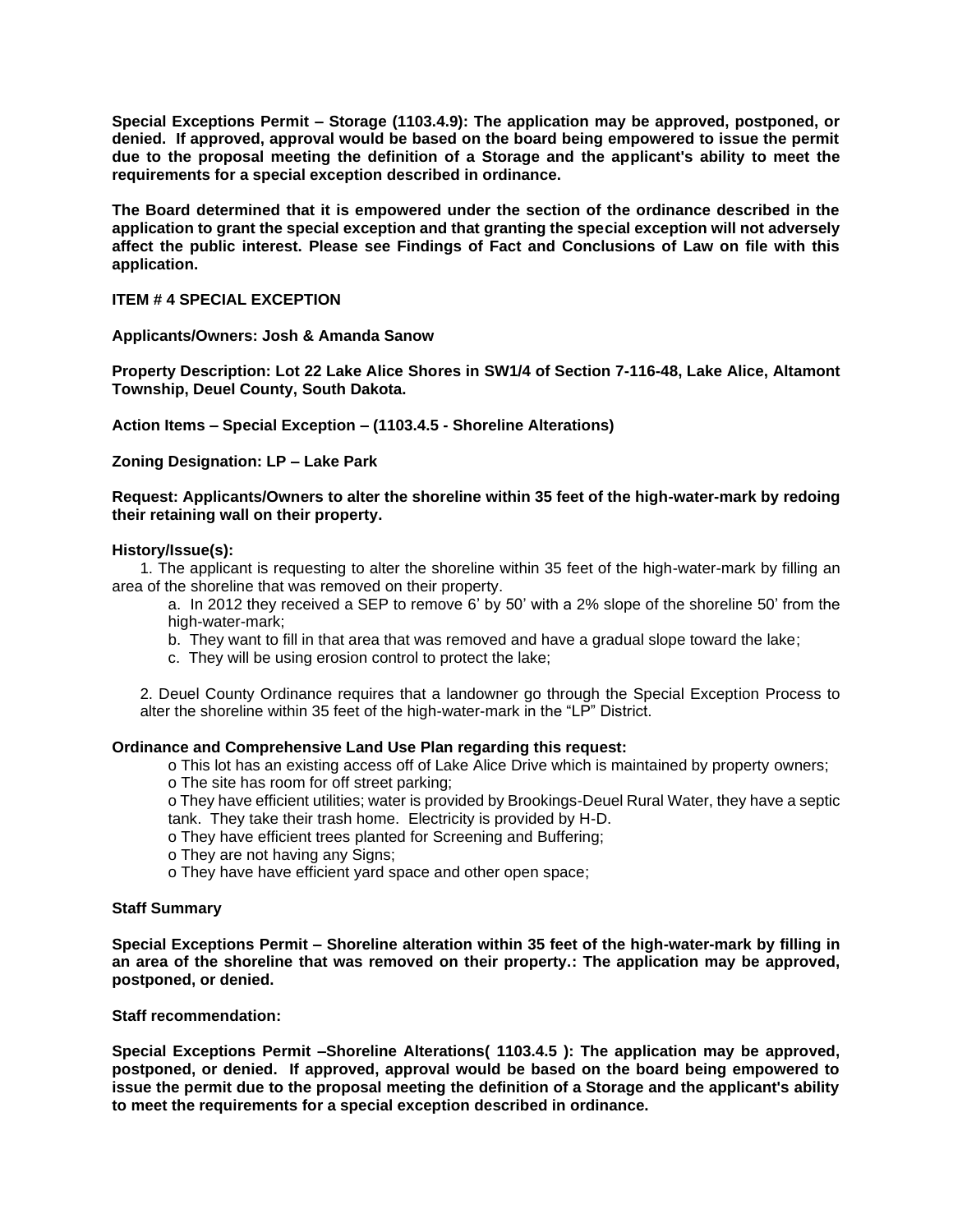**The Board determined that it is empowered under the section of the ordinance described in the application to grant the special exception and that granting the special exception will not adversely affect the public interest. Please see Findings of Fact and Conclusions of Law on file with this application.**

### **ITEM #5 VARIANCE**

**Applicants/Owners: John & Andrea Van Dyke Living Trust**

**Property Description: E1231.5' N1070' in Gov Lot 1 Less Van Dyke in NE1/4NE1/4 of Section 4, Township 114 North, Range 48 West of the 5th P.M., Deuel County, South Dakota.**

**Action Items – Variance – ( 1208 – Shelterbelt Setback Requirements)**

**Zoning Designation: AG – Agricultural**

**Request: Applicants/Owners to plant a shelterbelt that is closer to the road right-of-way than what the ordinance allows.**

## **Specifics of Property/Request:**

- 1. The Van Dyke's recently applied for a variance and was granted to plant not closer than 50' from the road right-of-way.
- 2. They seek to plant 1 row of dogwood trees starting approximately in line with the trees that were planted in 2019 no closer than 50' from the road right-of-way.
- 3. This property is located west of a township road that has a 33' road right-of-way.
- 4. The Van Dyke's have received written permission from the west property owners (Gordon Ommen owner of BlackFork LLC).

### **Ordinance/Variance History regarding this request:**

Section 1208

- 1. The Zoning Ordinance requires a 150' of a public road right-of-way on the north and west sides of roads. Shelterbelts shall not be established within 150' of adjoining property lines without written permission of adjoining property owners.
- 2. Vandyke was granted: Variance (19-SPV 128) to plant a shelterbelt with 2 rows of trees that are approximately 357 feet long, approximately 60 feet from the adjoining property line with written permission from the adjoining property owner, and no closer than 50' from the road right-of-way in an Agriculture Zoned District.

#### **Staff Summary**

Section 1208

The Board has to decide whether the issuance of a shelterbelt less than 150' of a public road right-ofway on the north side of road would not produce undue hardship or be substantial detriment to adjacent property.

#### **Staff recommendation:**

**Variance Permit – Shelterbelt Setback Requirements (1208): The application may be approved, postponed, or denied. If approved, approval would be based on the board:** 

> 1. That the intent of a shelterbelt is to protect yard, lots, buildings, livestock and residences This shelterbelt would also prior screening with. reference to this request and warrants relaxation of the road right-of-way setback requirements.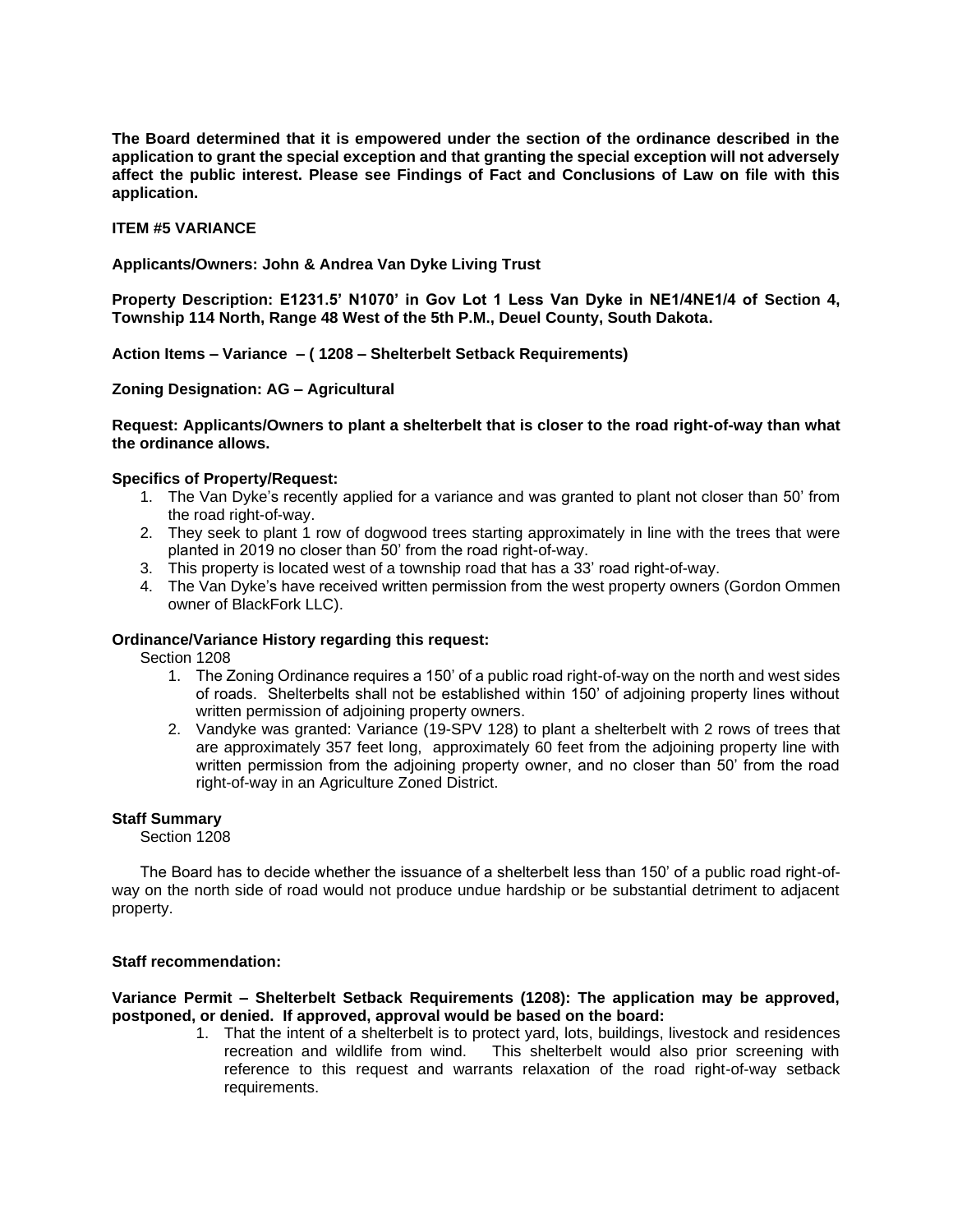**Denial** would be based upon**:**

1. Granting this variance would confer special privilege that is denied by this ordinance to other property in the district.

**The Board could deny the Variance on the basis that the circumstances surrounding this request are not so unique in nature to necessitate granting special privilege to this applicant which is denied to other properties in this zoning district. Please refer to the Findings of Fact and Conclusions of Law on file with the application.**

## **ITEM #6 VARIANCE**

**Applicants: Wayne & Gwen Pederson Owner: Pederson Living Trust**

**Property Description: Lots 8, 9, 10 & 10A Thokola Beach in Gov Lot 1 of Section 8-114-47, Norden Township, Lake Cochrane, Deuel County, South Dakota.**

**Action Items – Variance – (Section 1103.5 Area Regulations)**

**Zoning Designation: LP – Lake Park**

### **Request: Applicants/Owners to build a new garage with less than 30' from road right-of-way.**

### **Specifics of Property/Request:**

- 1. Pederson's have owned this parcel which contains 3 lots toward which is approx. 140' toward the road and approx. 85' lake side (it is a triangle lot) for a while.
- 2. Pederson's would like to remove old garage and build a garage with less than 30' from the front yard.
- 3. The existing garage is approx. 3' from the road fright-of-way, the new garage will be approx. 12' from the road right-of-way and will be approx. 10' from the side property line.
- 4. This property is located east of a county road that has a 50' road right-of-way.

## **Ordinance/Variance History regarding this request:**

Section Section 1103.5 Area Regulations requires the setback to be 30 feet from road right-of-way. However, in the past the board used the interpretation of the 30' from the edge of the road. The Board is working on updating the current ordinance and will have this section clearer and more defined.

## **Staff Summary**

Section Section 1103.5 Area Regulations

The Board has to decide whether the issuance of a garage with less than 30' from the road right-ofway and more than 34' from the edge of the road would not produce undue hardship or be substantial detriment to adjacent property.

### **Staff recommendation:**

### **Variance Permit – Section 1103.5 (Area Regulations): The application may be approved, postponed, denied or disregard. If approved, approval would be based on the board:**

1. That the intent of a 30' setback from a road right-of-way is a visual and safety issue. However, in this situation the proposed new garage which is 34' from the edge of the road and within their property line.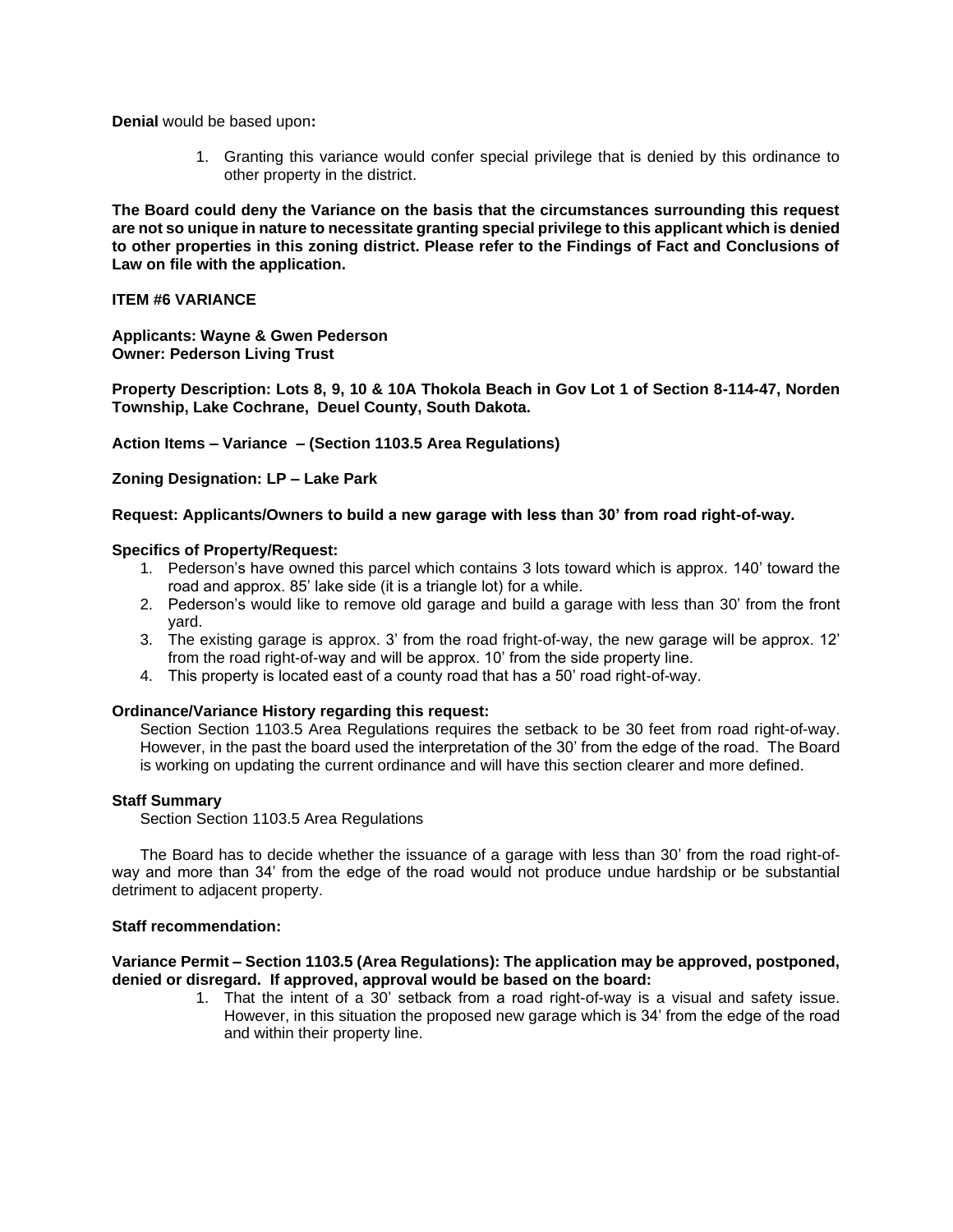Denialwould be based upon**:**

2. Denial of this variance application due to the new garage is more than 34' from the edge of the road and it is withing their property line (how they have treated other properties in the Lake Park District).

**The Board could deny the Variance on the basis that the circumstances surrounding this request are not so unique in nature to necessitate granting special privilege to this applicant which is denied to other properties in this zoning district. Please refer to the Findings of Fact and Conclusions of Law on file with the application.**

**ITEM #7 VARIANCE**

**Applicant: Joshua Hoeke Owner: Vida Hoeke**

**Property Description: W1/2 (to be known upon platting as Josh Hoeke Addition in NW1/4) of the Section 13-117-49, Portland Township, Deuel County, South Dakota.**

**Action Items – Variance – ( Section 1101.04 Area Regulations)**

**Zoning Designation: AG – Agricultural**

**Request: Applicant/Owner Applicant seeks a variance to plat a parcel of land, to retain existing building that that is closer to the road right-of-way than what the ordinance allows.**

### **Specifics of Property/Request:**

- 1. Josh Hoeke will purchase the platted land of 25.89 acres with existing buildings from his family.
- 2. The property has currently an older pole shed which is approximately 94 feet from the road right-of-way which is 33 feet.
- 3. This property is located south side of a township road that has a 33 feet road right-of-way.

## **Ordinance/Variance History regarding this request:**

Section 1101.04

- 3. The Zoning Ordinance requires a minimum depth of the front yard shall be not less 150 feet.
- 4. The board received requests for plat a parcel of land, to retain existing building that is closer to the new property line than what the ordinance allows within the 150 feet from the road right-ofway and in the past the board has granted to plat a parcel and to retain the existing house that is approximately 101 feet from the road right-of-way. This Variance doesn't apply to any new structures that are built on the property.

#### **Staff Summary**

Section 1101.04

The Board has to decide whether the issuance of a plat a parcel of land, that retains existing building less than 150' of a public road right-of-way would not produce undue hardship or be substantial detriment to adjacent property.

Staff is unable to identify any physical hardships on the property that would deprive the applicant of rights enjoyed by other property owners in the area on (in the same zoning district).

#### **Staff recommendation:**

**Variance Permit – Section 1101.04 Area Regulations: The application may be approved, postponed, or denied. If approved, approval would be based on the board:**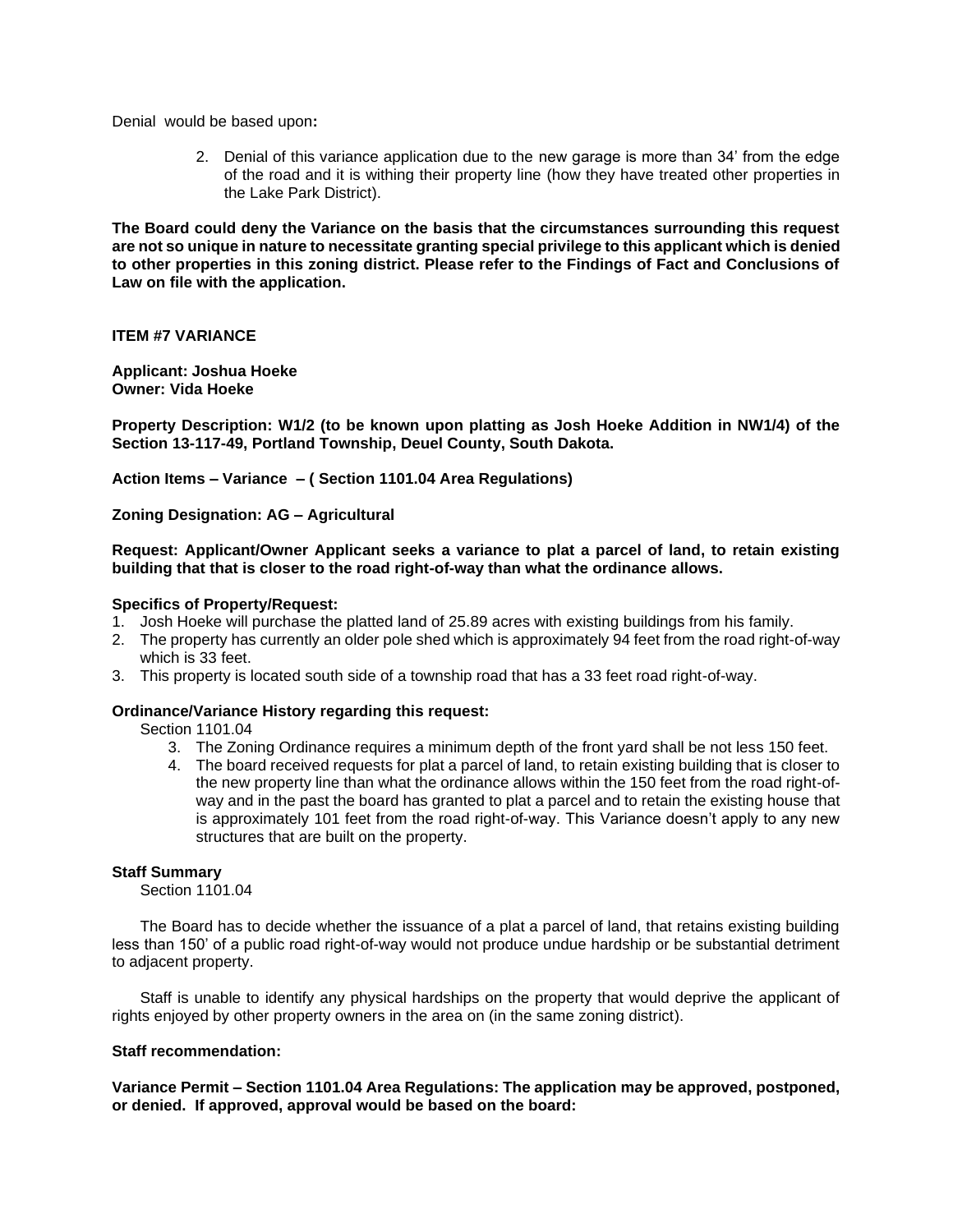1. Platting this property with an existing pole shed that is approximately 94 feet from the road right-of-way will not cause any greater snow or safety concern.

**Denial** would be based upon**:**

1. The Board could deny the Variance on the basis that the circumstances surrounding this request are not so unique in nature to necessitate granting special privilege to this applicant which is denied to other properties in this zoning district. A "no" vote, the property can be platted, but a deed restriction stating the structure that is too close cannot be rebuilt or added onto needs to be prepared and recorded.

**Please refer to the Findings of Fact and Conclusions of Law on file with the application.**

### **ITEM #8 VARIANCE**

#### **Applicant: Levi Lunden Owner: DK Overby LLP**

**Property Description: Block 2 Overby Subdivision in N1/2 (to be known upon platting as Lot 1 of Block 2 Overby Subdivision in N1/2) of the Section 23-113-48, Scandinavia Township, Deuel County, South Dakota.**

**Action Items – Variance – ( Section 1101.04 Area Regulations)**

### **Zoning Designation: AG – Agricultural**

### **Request: Applicant/Owner Applicant seeks a variance to plat a parcel of land, to retain existing structure that that is closer to the road right-of-way than what the ordinance allows.**

### **Specifics of Property/Request:**

- 1. Levi Lunden will purchase the platted land of 29 acres with existing buildings from DK Overby LLP.
- 2. The property has currently an older pole shed which is approximately 75.6 feet from the road right-ofway which is 50 feet (county highway).
- 3. This property is located north side of a county road that has a 50 feet road right-of-way.

## **Ordinance/Variance History regarding this request:**

Section 1101.04

- 1. The Zoning Ordinance requires a minimum depth of the front yard shall be not less 150 feet.
- 2. The board received requests for plat a parcel of land, to retain existing building that is closer to the new property line than what the ordinance allows within the 150 feet from the road right-ofway and in the past the board has granted to plat a parcel and to retain the existing house that is approximately 101 feet from the road right-of-way. This Variance doesn't apply to any new structures that are built on the property.

#### **Staff Summary**

Section 1101.04

The Board has to decide whether the issuance of a plat a parcel of land, that retains existing building less than 150' of a public road right-of-way would not produce undue hardship or be substantial detriment to adjacent property.

Staff is unable to identify any physical hardships on the property that would deprive the applicant of rights enjoyed by other property owners in the area on (in the same zoning district).

#### **Staff recommendation:**

**Variance Permit – Section 1101.04 Area Regulations: The application may be approved, postponed, or denied. If approved, approval would be based on the board:**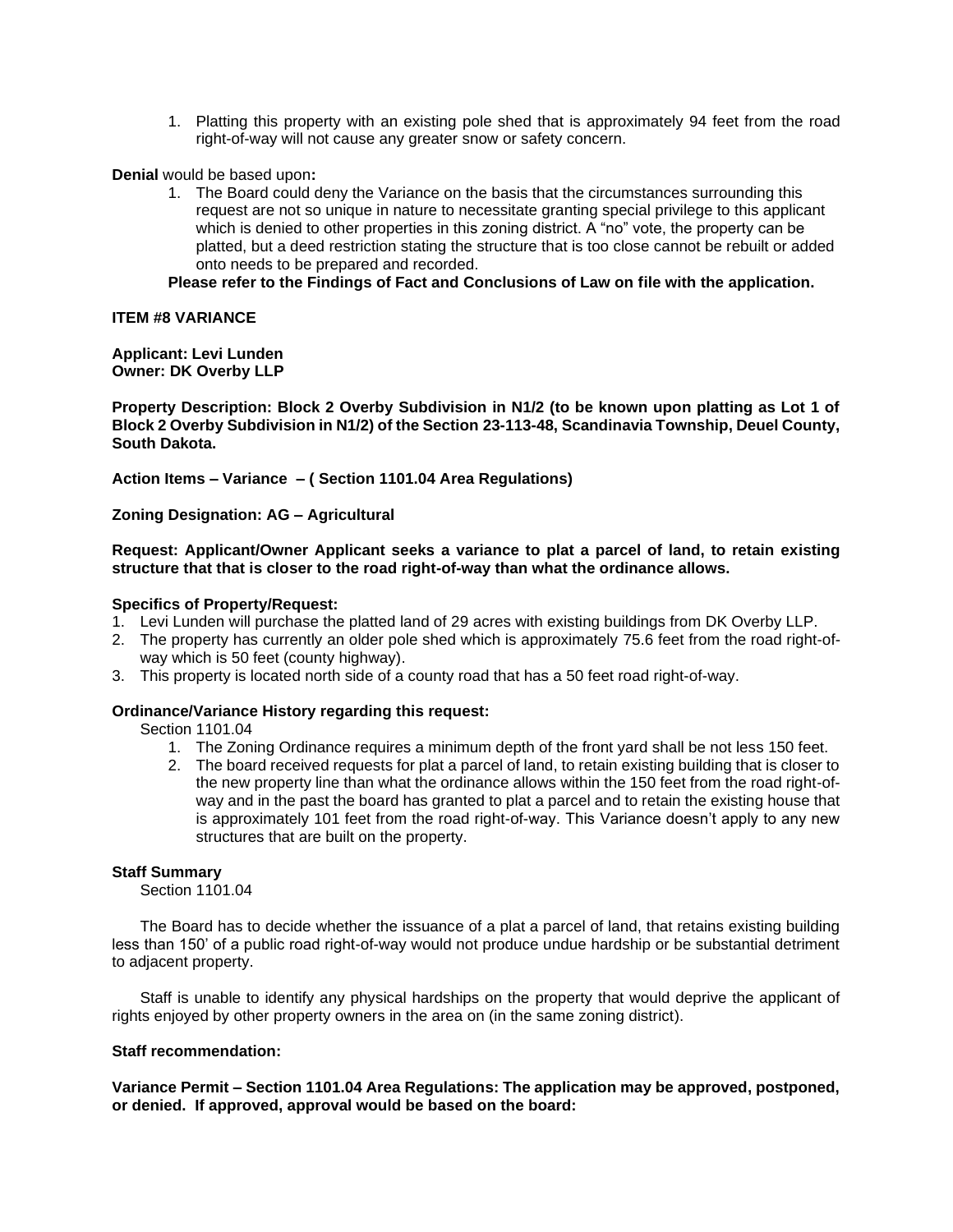2. Platting this property with existing bins that are approximately 75.6 feet from the road right-ofway will not cause any greater snow or safety concern.

**Denial** would be based upon**:**

2. The Board could deny the Variance on the basis that the circumstances surrounding this request are not so unique in nature to necessitate granting special privilege to this applicant which is denied to other properties in this zoning district. A "no" vote, the property can be platted, but a deed restriction stating the structure that is too close cannot be rebuilt or added onto needs to be prepared and recorded.

**Please refer to the Findings of Fact and Conclusions of Law on file with the application.**

**ITEM # 9 PLAT**

**Applicant: Levi Lunden Owner: DK Overby LLP**

**Property Description: Lot 1 of Block 2 Overby Subdivision in N1/2 of the Section 23, Township 113 North, Range 48 West of the 5th P.M., Deuel County, South Dakota.**

**Request: Plat a 29 acres irregular shaped parcel for transferring purposes.** 

**Action Item –Plat approval.**

**ITEM # 10 PLAT**

**Applicant: Joshua Hoeke Owner: Vida Hoeke**

**Property Description: Josh Hoeke Addition in NW1/4 of Section 13, Township 117 North, Range 49 West of the 5th P.M., Deuel County, South Dakota.**

**Request: Plat 25.89 acres for transferring purposes.** 

**Action Item –Plat approval.**

**ITEM # 11 PLAT**

.

**Applicants/Owners: Michael &Laurie Magedanz**

**Property Description: Magedanz Addition in SW1/4 of Section 11, Township 117 North, Range 48 West of the 5th P.M., Deuel County, South Dakota.**

**Request: Plat 25.89 acres for transferring purposes.** 

**Action Item –Plat approval.**

**ITEM # 12 PLAT**

**Applicants/Owners: Gary & Jan Quail**

**Property Description: Cory Quail Addition in SW1/4 of Section 26, Township 114 North, Range 49 West of the 5th P.M., Deuel County, South Dakota.**

**Request: Plat 21.01 acres for transferring purposes.**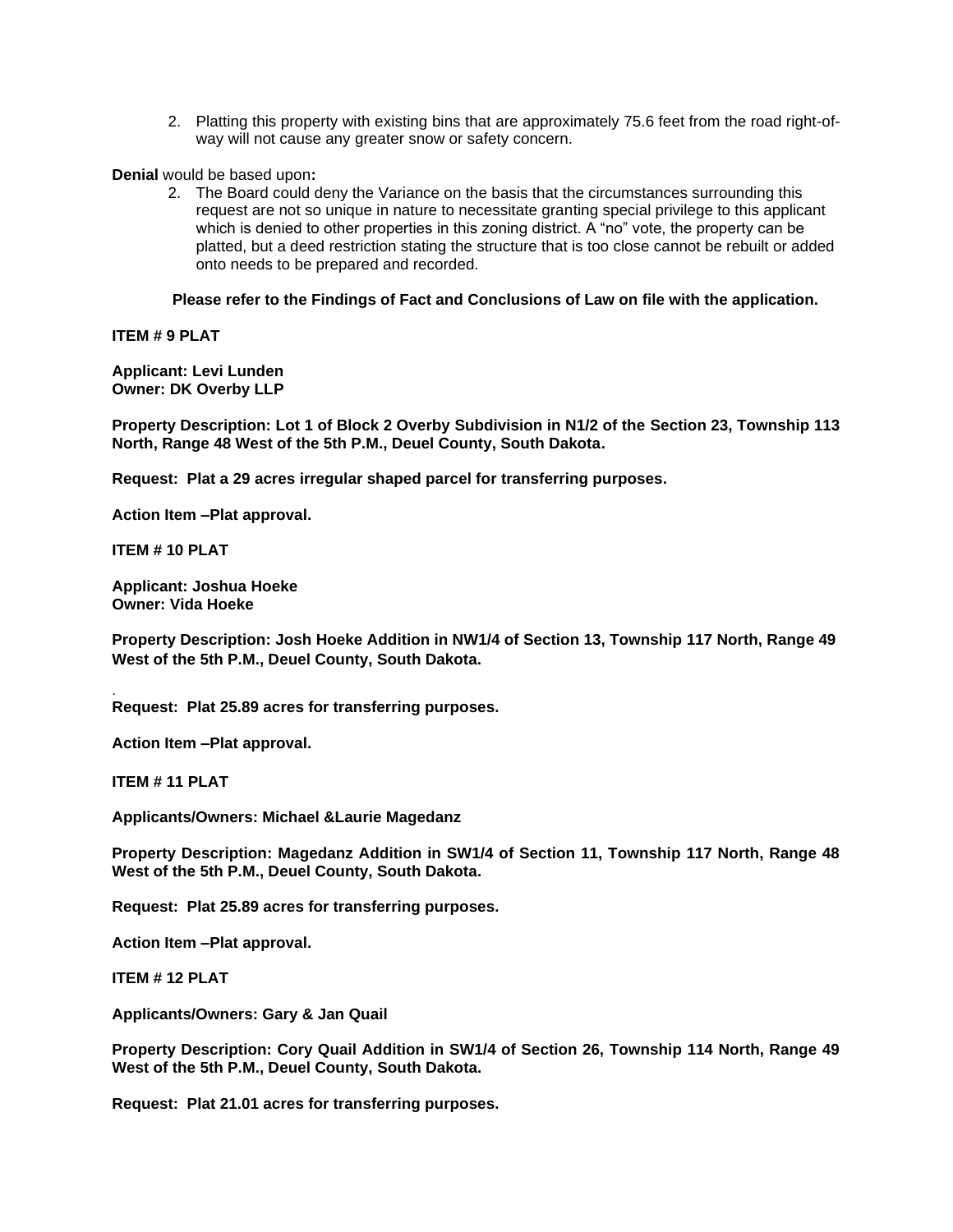**Action Item –Plat approval.**

**ITEM # 13 PLAT**

**Applicants/Owners: Engelstad Bros Farms LLP**

**Property Description: BA Engelstad Addition in NE1/4 of Section 36, Township 113 North, Range 48 West of the 5th P.M., Deuel County, South Dakota.**

**Request: Plat 20.29 acres irregular shaped parcel for transferring purposes.** 

**Action Item –Plat approval.**

**ITEM # 14 PLAT**

**Applicants/Owners: Derek Hoffman**

**Property Description: Pieper First Addition in Gov Lots 1 and 2 in NE1/4 of Section 4, Township 115 North, Range 47 West of the 5th P.M., Deuel County, South Dakota.**

**Request: Plat 34.1 acres irregular shaped parcel for transferring purposes.** 

**Action Item –Plat approval.**

**ITEM # 15 PLAT**

**Applicants/Owners: Melvin & Tawne Pieper**

**Property Description: Pieper Second Addition in the S1/2NE1/4 and the SE1/4 of Section 4, Township 115 North, Range 47 West of the 5th P.M., Deuel County, South Dakota.**

**Request: Plat Lot 1 is 17.3 acres irregular shaped parcel for transferring purposes. Plat Lot 2 is 18.5 acres irregular shaped parcel for transferring purposes. Plat Lot 3 is 19.2 acres irregular shaped parcel for transferring purposes**

**Action Item –Plat approval.**

**ITEM #16 VARIANCE**

**Applicant: Wild Rose Dairy LLC Owner: Wild Rose Dairy LLC & Lucky Hills LLP**

**Property Description:** Gov Lot 1 & SE1/4NE1/4 & Gov Lot 2 SW1/4NE1/4 of Section 2-113-49, Blom Township, Deuel County, South Dakota.

**Action Item – to Section 1304.06 CAFO Requirements Setback and Separation Distance**

**Zoning Designation: AG - Agricultural** 

**Request: The applicants/owners are requesting to expand their Class "A" Concentrated Animal Feeding Operation with less than 2,640' from an established residence.** 

**History/Issue(s):**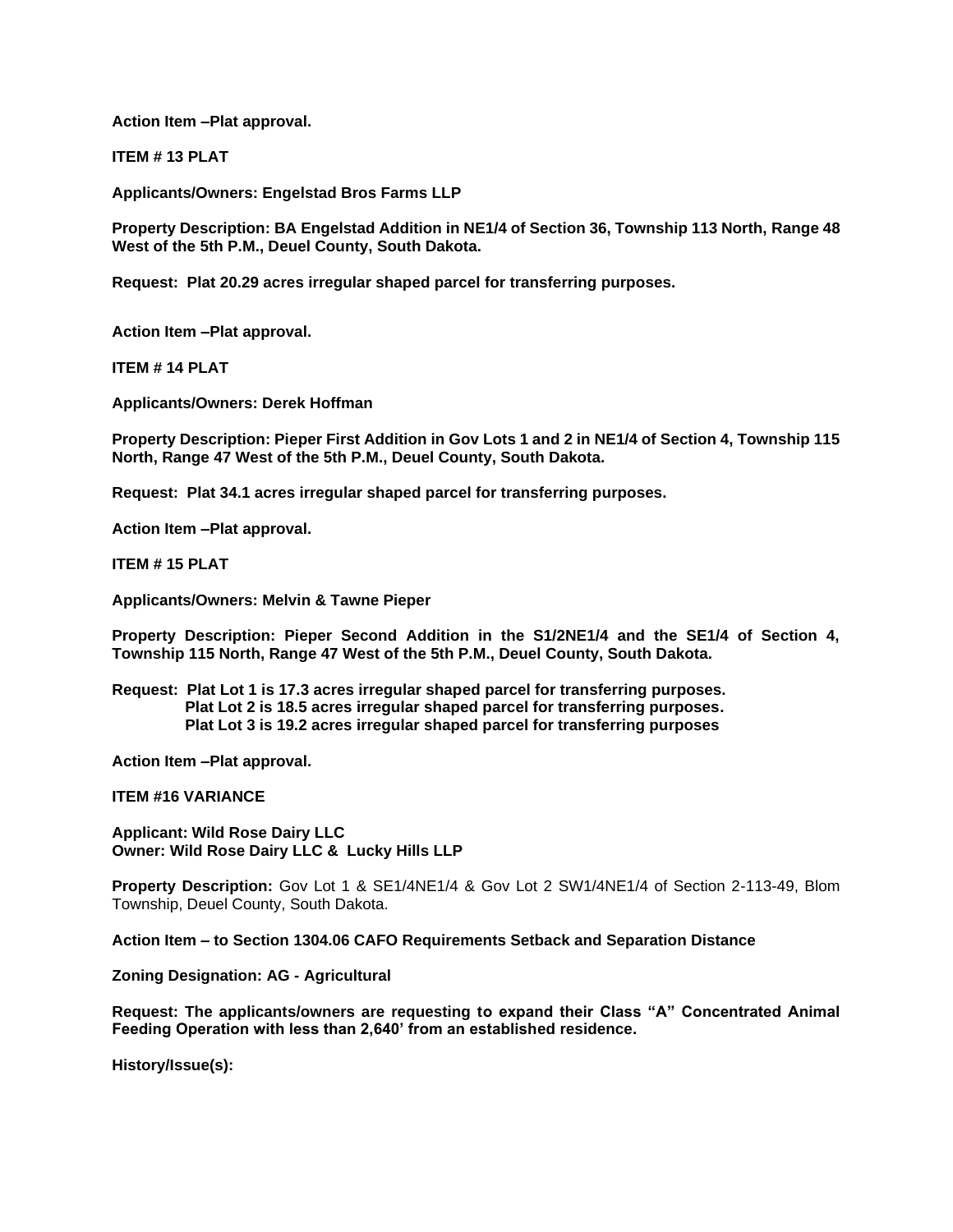1. The applicant, Wild Rose Dairy LLC, and land owners, Wild Rose Dairy LLC & Lucky Hills LLP, are requesting to expand their Class "A" Concentrated Animal Feeding Operation with less than 2,640' from an established residence.

2. The proposed expansion of the CAFO will be located approximately 1,825 feet southeast of Jogchum & Maartje Andringa residence on lease site which is on Lucky Hills Property (part owner of Wildrose Dairy LLC and Lucky Hills LLP).

3. The County requires a wainer to construct a residence within one-half mile of

an existing CAFO, to establish that since the CAFO was in existence before the house:

- a. Filed in the Register of Deeds: Book 2021 of Misc page 3083 is a waiver from Wildrose Dairy LLC that they know that a residence is being built within ½ of their existing CAFO.
- b. Filed in the Register of Deeds: Book 2021 of Misc page 3084 is a waiver from Lucky Hills Wildrose Dairy LLC to have have a residence within the  $\frac{1}{2}$  mile of the existing CAFO.
- c. Jogchum & Maartje Andringa will provide a letter that they are ok with the expansion of the existing CAFO that is within ½ mile of the residence.
- d. If the neighboring CAFO applies for an expansion, the new home will not be a residence which requires a setback be measured from it. (Does not meet the definition of Established Residence.)
- 4. As of the date of this report staff has received no correspondence regarding this request:

## **Staff recommendation:**

**Variance Permit: Dwelling less than ½ mile from expansion of the existing CAFO. The Board may postpone the request, deny the request or approve the request**

# **ITEM #17 SPECIAL EXCEPTION**

**Applicant: Wild Rose Dairy LLC Owner: Wild Rose Dairy LLC & Lucky Hills LLP**

**Property Description: Gov Lot 1 & SE1/4NE1/4 & Gov Lot 2 SW1/4NE1/4 of Section 2-113-49, Blom Township, Deuel County, South Dakota.**

**Action Items – Special Exceptions ((Section 1101.03 (8)) Article XIII - (Section 1300) – Concentrated Animal Feeding Operation Regulations** 

## **Zoning Designation: AG – Agricultural**

**Request:** To apply for Special Exception Permit to expand their Class "A" Concentrated Animal Feeding Operation (CAFO from 3,100 animal units – up to 6,520 animal units which is 4,000 mature cows, 300 heifers and 500 calves) which is a Diary Facility in an Ag District

## **History/Issue(s):**

## **Specifics of Request**

*Specifics of Request:*

- 1. The Wild Rose Dairy LLC is seeking to expand their Class "A" Concentrated Animal Feeding Operation (CAFO from 3,100 animal units – up to 6,520 animal units which is 4,000 mature cows, 300 heifers and 500 calves) which is a Diary Facility in an Ag District.
	- a. This proposed site at Gov Lot 1 & SE1/4NE1/4 & Gov Lot 2 SW1/4NE1/4 of Section 2-113- 49, Blom Township, Deuel County, South Dakota; they have applied for a variance to have the expansion of the existing CAFO within 1/2 mile setback for a Class A CAFO from any existing residences.
	- i. The Board has history of granting variances where the neighbors sign the waiver b. Manure management was provided by Dakota Environmental.
	- c. Feed sources/storage and nutrient management provided by Dakota Environmental.
- 2. None of the existing site, nor proposed site is located over the shallow aquifer.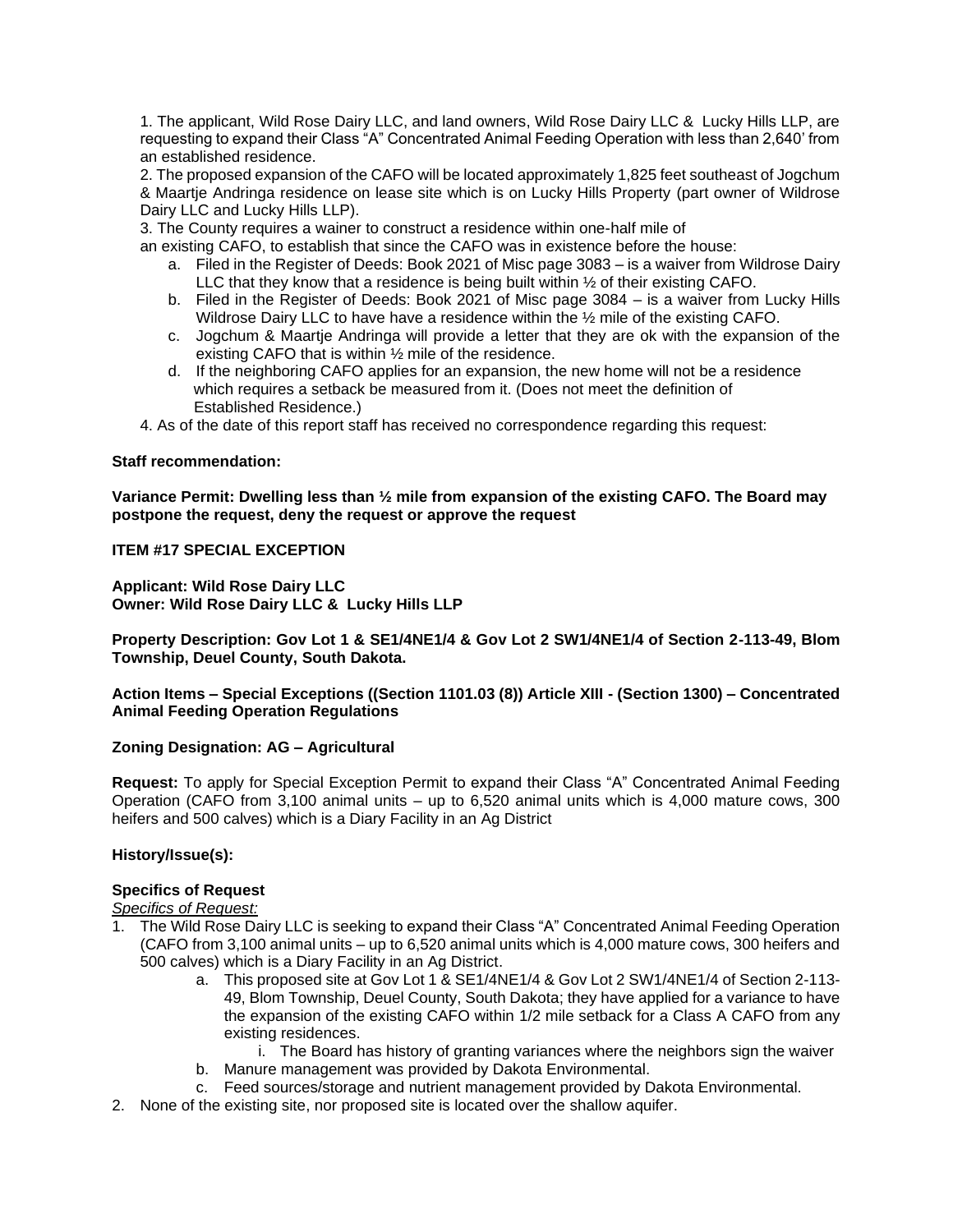- 3. The improvements consist of:
	- a. Construction of 600' x 400' freestall barn, 100' x 300' parlor, separator building. Combination of the the settling ponds for storage in excess of 365 days of storage of manure from the proposed population.
	- b. Soil borings preformed in the past indicated no shallow aquifer soils.
- 4. Most common haul route for the CAFO includes 190<sup>th</sup> St to the north and 474<sup>th</sup> Ave to the east. The road is maintained by Blom Township.

## *Ordinance regarding this request:*

- 1. The applicant will be submitting engineering and nutrient management plan to Deuel County for review decision of this Board.
- 2. The Board shall consider the following in determining whether the proposed CAFO will create a significant contribution of pollution:
	- a. Size of feeding operation and amount of manure reaching waters of the state
		- i. Historically the Board has relied in determination of SDANR in reference to this question since waters of the state are under their jurisdiction.
		- ii. Historically the Board has relied in determination of SDDANR in reference to this question since waters of the state are under their jurisdiction and this is a component of the State General Permit review.
- 3. A nutrient management plan is required.
	- a. Nutrient management plan has been prepared by a licensed Agronomist and submitted.
	- b. Fields in the nutrient management plan are expected to change (per the applicant and based upon the zoning ordinance.)
	- c. The agronomist certifies that the land currently used for spreading is sufficient for spreading the manure generated.
- 4. A manure management plan is required
	- a. The applicant's agronomist and engineer prepared the manure management plan. It included:
		- i. A site plan
		- ii. Operation procedures and maintenance of manure facilities for proposed facility.
		- iii. Final as-built plans will be submitted to the zoning officer following review by Deuel County Board of Adjustment.
		- iv. Plans specify records on manure application will be kept and document that acceptable manure and nutrient management practices have been followed.
- 5. A Management plan for fly and odor control.
	- a. Completed
		- i. Operational plans for manure collection storage, treatment are expected to be updated and implemented
		- ii. Applicants and family members will remove mortalities from the site to a new location for composting.
		- iii. No new trees are proposed with the new facilities however, there is adequate space for shelterbelt plantings.
		- iv. The proposed modifications including the elimination of the sand settling lane will eliminate the odor production from the exposure of constantly flowing wastewater.
		- v. It is the intent to avoid spreading manure on weekends, holidays, and evenings on warm days.
		- vi. It is the intent to avoid spreading on calm and humid days.
- 6. The site is greater than suggested separation distances for Churches, Businesses, Commercially Zoned Areas, Town Districts, Incorporated Municipalities, other than the operator, and lakes and streams classified as fisheries.
- 7. Setbacks for this CAFO that is being applied as Class A setback. The proposed CAFO is located more than 1/2 of a mile from an existing residence with a variance and a waiver/and letter of the residence that is owned by the applicant .
- 8. The proposed facilities meet the minimum setbacks from rights-of-way.
- 9. Review of Specifications and nutrient management plan by Deuel County Board of Adjustment.